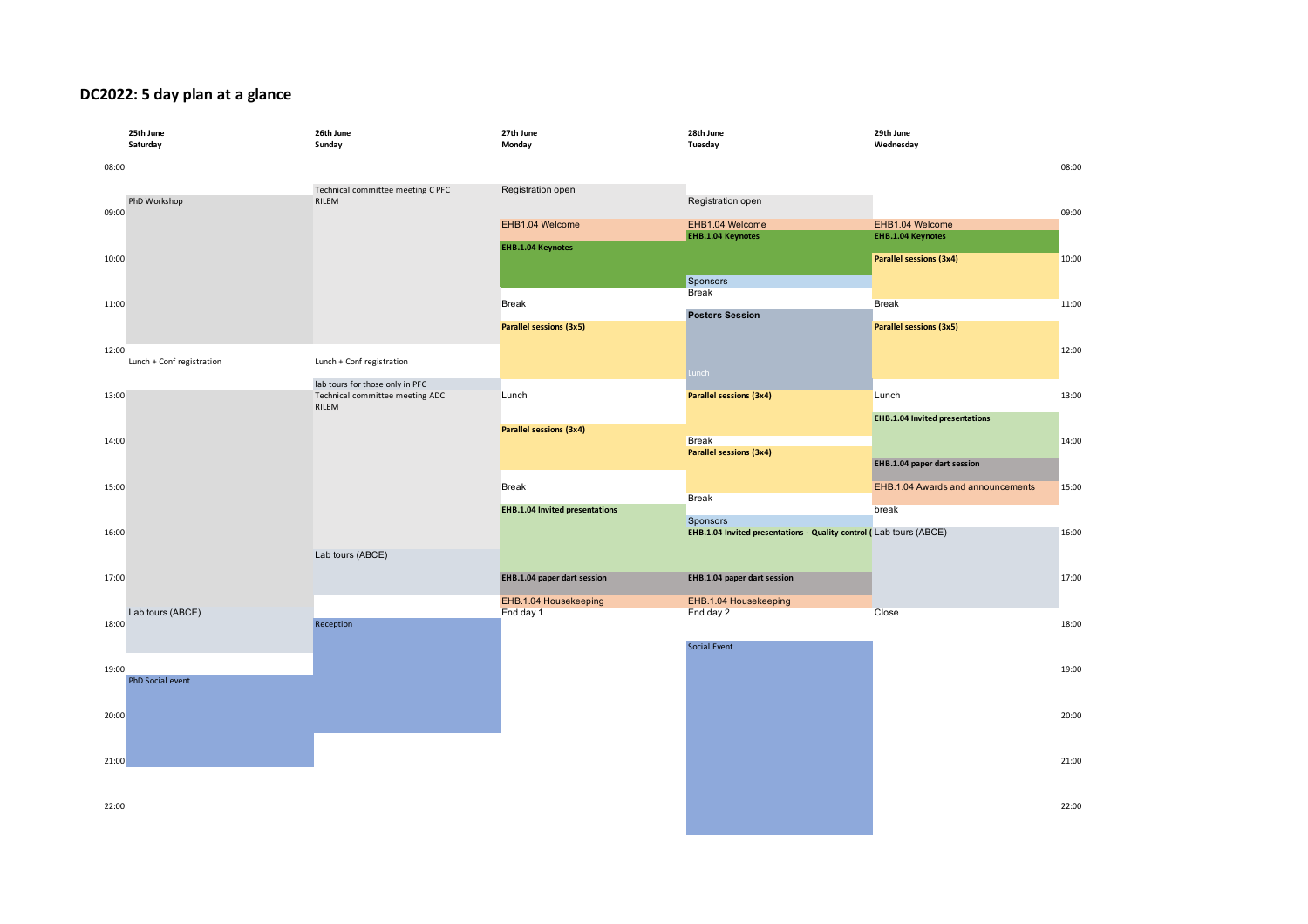| 09:00 Welcome back and housekeeping                                                                                                                                       |                                         |                                               |
|---------------------------------------------------------------------------------------------------------------------------------------------------------------------------|-----------------------------------------|-----------------------------------------------|
| 09:15 Keynote Presentations: Lessons learnt from the field                                                                                                                |                                         |                                               |
| 09:15 The Realities of Additively Manufactured Concrete Structures in Practice                                                                                            |                                         |                                               |
| 09:45 ? Title. ?                                                                                                                                                          |                                         |                                               |
| 10:15 Sponsors address                                                                                                                                                    |                                         |                                               |
| 10:15 Synthomer                                                                                                                                                           |                                         |                                               |
| 10:20 Sika                                                                                                                                                                |                                         |                                               |
| 10:30 Break                                                                                                                                                               |                                         |                                               |
| 11:00 Poster session: lightning presentations by poster convenors<br>Chair: Wilson Leal da Silva                                                                          |                                         |                                               |
| Design, defects and durability                                                                                                                                            |                                         |                                               |
| Digital design and control                                                                                                                                                |                                         |                                               |
| Wet material property control                                                                                                                                             |                                         |                                               |
| <b>Binders and aggregates</b>                                                                                                                                             |                                         |                                               |
| Case studies and applications                                                                                                                                             |                                         |                                               |
| Printability and set control                                                                                                                                              |                                         |                                               |
| Reinforcement                                                                                                                                                             |                                         |                                               |
| Alternative Processes                                                                                                                                                     |                                         |                                               |
| 11:30 Poster session: parallel session in poster hall<br>See poster session programe                                                                                      |                                         |                                               |
| Lunch with event                                                                                                                                                          |                                         |                                               |
| 12:45 Structrual design and optimisation                                                                                                                                  | <b>Material Jetting</b>                 | <b>Reinforcement: 2</b>                       |
| 13:45 Break                                                                                                                                                               |                                         |                                               |
| 14:15 Particle-bed binding                                                                                                                                                | Digital design, workflow and control: 1 | <b>Binders and aggregates: 2 - aggregates</b> |
| 15:15 Break                                                                                                                                                               |                                         |                                               |
| 16:00 Sponsors address                                                                                                                                                    |                                         |                                               |
| 16:00 Elkem                                                                                                                                                               |                                         |                                               |
| 16:05 COBOD/Nextcon                                                                                                                                                       |                                         |                                               |
| 16:15 Invited presentations from CCR SI: Particle-bed printing                                                                                                            |                                         |                                               |
| 16:15 Material-process interactions in particle bed 3D printing and the underlying physics                                                                                |                                         |                                               |
| 16:45 A structural fibre-reinforced cement-based composite oriented to particle bed 3D- printing systems. Case study: Parque de Castilla (Alcobendas, Madrid) Footbridge. |                                         |                                               |
| 17:15 Paper dart session: designing for digital fabrication, what will the next geneation of design tools look like?                                                      |                                         |                                               |
| 17:45 Housekeeping                                                                                                                                                        |                                         |                                               |
|                                                                                                                                                                           |                                         |                                               |

**Technical Programme - Day 2: Tuesday 28th June 2022**

**EHB.1.04 (Plenary room) EHB.1.10A EHB.1.10B**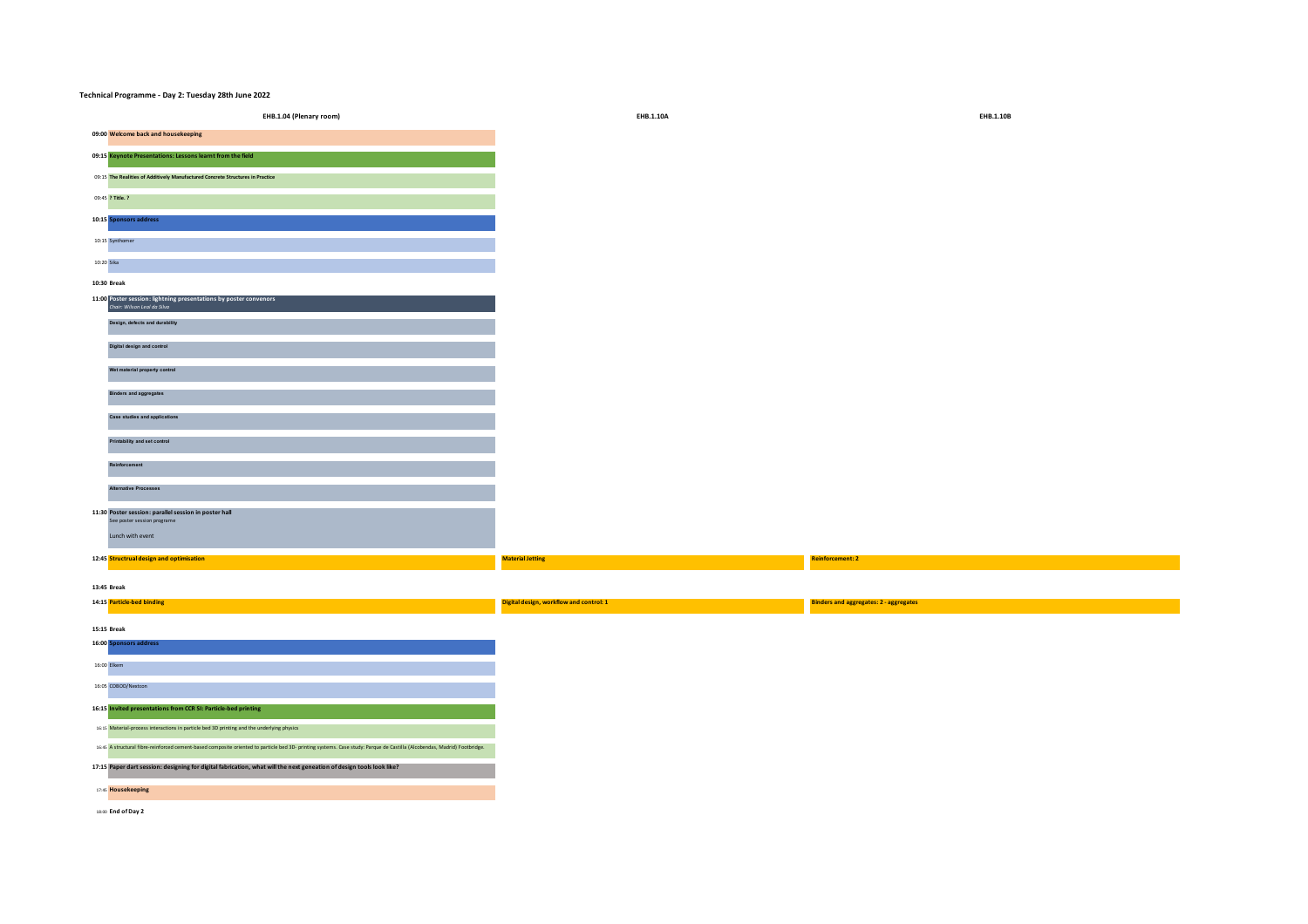## **Technical Programme - Day 1: Monday 27th June 2022**

| EHB.1.04 (Plenary room)                                                                                                                      | EHB.1.10A                                                                                                              | <b>EHB.1.10B</b>                                                                                                                                                     |
|----------------------------------------------------------------------------------------------------------------------------------------------|------------------------------------------------------------------------------------------------------------------------|----------------------------------------------------------------------------------------------------------------------------------------------------------------------|
| 09:15 Welcome                                                                                                                                |                                                                                                                        |                                                                                                                                                                      |
| 09:45 Keynote Presentations: Technology status and next steps                                                                                |                                                                                                                        |                                                                                                                                                                      |
| 09:45 Technology Readiness and conference framework,                                                                                         |                                                                                                                        |                                                                                                                                                                      |
| 10:15 A road map for quality control of hardening and hardened printed concrete                                                              |                                                                                                                        |                                                                                                                                                                      |
| 11:30 Wet material property control                                                                                                          | <b>Binders and aggregates: 1 - strain hardening</b>                                                                    | <b>Printability and set control: 1</b>                                                                                                                               |
| 11:30 Automated quality control for additive manufacturing by visual inspection of near nozzle droplet formation                             | Development of Cementitious Metamaterial with Compressive Strain Hardening Characteristics                             | Using limestone powder as a carrier for the accelerator in extrusion-based 3D concrete printing                                                                      |
| 11:45 Microfibrillated cellulose as a new approach to tune the rheological behavior of cementitious composite for 3D printing applications * | Properties of 3D-Printable Ductile Fiber-Reinforced Geopolymer Composite                                               | A strain-based constitutive model ensuring aesthetic 3D printed concrete structures: Limiting differential settlement of filaments                                   |
| 12:00 Test methods for assessing fresh and plastic-state 3D concrete printing materials                                                      | Feasibility of using ultra-high ductile concrete to print hollow structure without steel reinforcement                 | On-demand stiffening control in concrete 3D printing with in-line activation using encapsulated accelerator                                                          |
| 12:15 Measuring Plastic Shrinkage and Related Cracking of 3D Printed Concretes                                                               | Incorporation and characterization of multi-walled carbon nanotubes concrete composites for 3D printing applications   | monitoring strain using Digital image Correlation during compressive and tensile loading: assessment of critical strain of cement-based materials<br>nantalalan With |
| 12:30 Material design and rheological behavior of sustainable cement-based materials in the context of 3D printing                           | Consistency of mechanical properties of 3D printed strain hardening cementitious composites within one printing system | Temperature impact on the structural build-up of cementitious materials - experimental and modelling study                                                           |
| 12:45 Lunch                                                                                                                                  |                                                                                                                        |                                                                                                                                                                      |
| 13:45 Printability and set control: 2                                                                                                        | <b>Heterogeneities and defects: 1</b>                                                                                  | <b>Reinforcement: 1</b>                                                                                                                                              |
| 13:45 Experimental study on elastic and creep properties of 3D printed concrete at early age *                                               | Digitally fabricated keyed concrete connections                                                                        | Injection 3D Concrete Printing: Integration of Structural Reinforcement *                                                                                            |
| 14:00 A Thixotropic Model for Predicting the Buildability for 3D Printable Concrete *                                                        | The environment's effect on the interlayer bond strength of 3D printed concrete                                        | Core Winding: Force-flow oriented fibre reinforcement in Additive Manufacturing with concrete                                                                        |
| 14:15 Printability assessment of cement-based materials using unlaxial compression test                                                      | Bond strength between 3D printed concrete and self-compacting concrete                                                 | Fabrication of freeform reinforcement by robotic laying of carbon yarns and its combination with 3D concrete printing *                                              |
| 14:30 Early age shear and tensile fracture properties of 3D printable cementitious mortar to assess printability window                      | Interlayer mechanical strengths of 3D printing geopolymers: measurement and origin **                                  | Robotically placed reinforcement using the Automated Screwing Device - an application perspective for 3D concrete printing                                           |
| 14:45 Break                                                                                                                                  |                                                                                                                        |                                                                                                                                                                      |

**15:30 Invited presentations from CCR SI: Quality control** 15:30 Assessing the fresh properties of printable cement-based materials: high potential tests for quality control

16:00 A chemical process engineering look at digital concrete processes: critical step design, inline mixing, and scaleup

16:30 Geometric quality assurance for 3D concrete printing and hybrid construction manufacturing using a standardised test part for benchmarking capability

**17:00 Paper dart session: quality for commercialisation - what do we need and how do we get there?**

**17:30 Housekeeping**

**17:45 End of Day 1**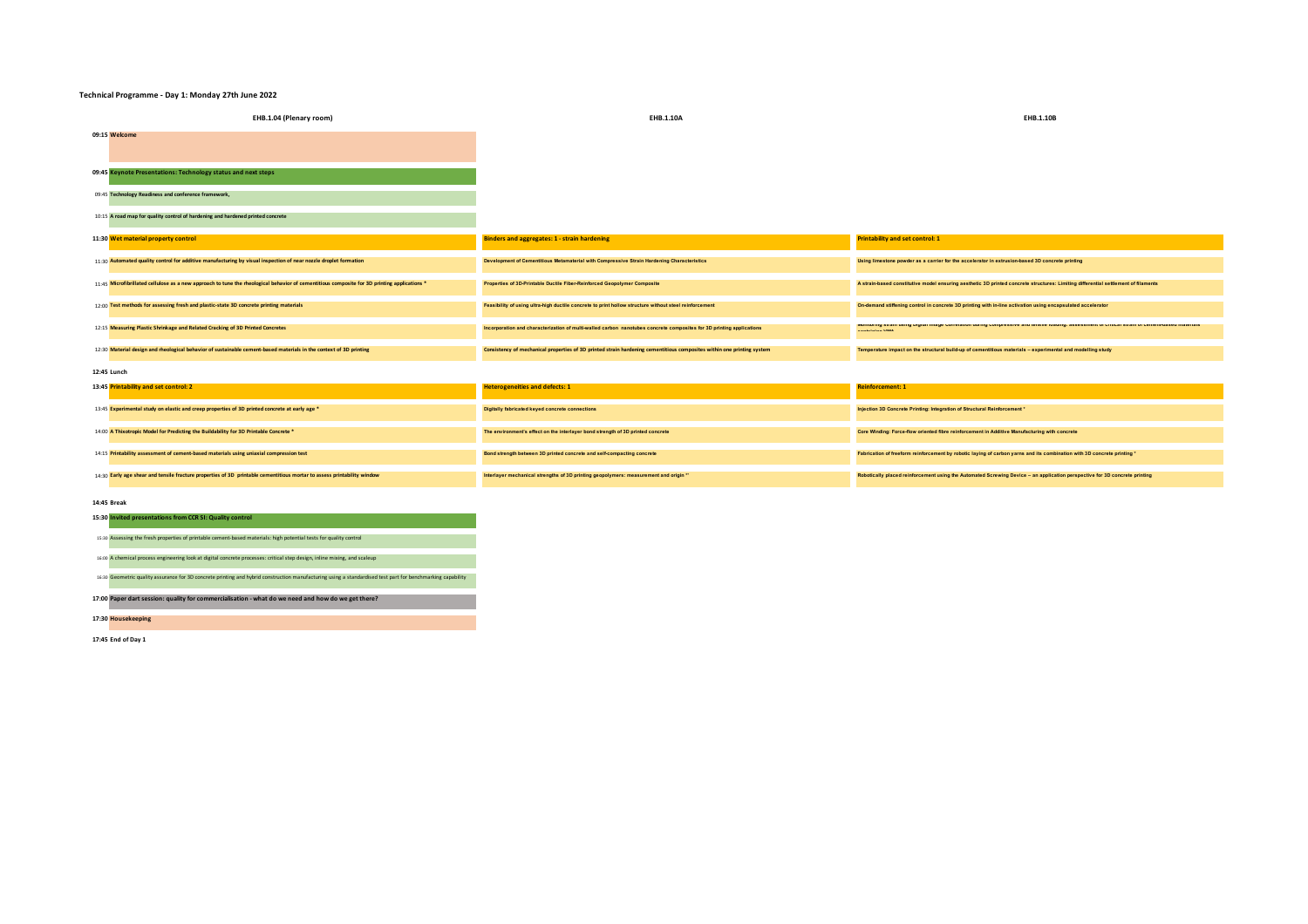| 15:15 Break                                                                                                                                                               |
|---------------------------------------------------------------------------------------------------------------------------------------------------------------------------|
| 16:00 Sponsors address                                                                                                                                                    |
| 16:00 Filiem                                                                                                                                                              |
| 16:05 COBOD/Nextcon                                                                                                                                                       |
| 16:15 Invited presentations from CCR SI: Particle-bed printing                                                                                                            |
| 16:15 Material-process interactions in particle bed 3D printing and the underlying physics                                                                                |
| 16:45 A structural fibre-reinforced cement-based composite oriented to particle bed 3D- printing systems. Case study: Parque de Castilla (Alcobendas, Madrid) Footbridge. |
| 17:15 Paper dart session: designing for digital fabrication, what will the next geneation of design tools look like?                                                      |
| 17:45 Housekeeping                                                                                                                                                        |
| 18:00 End of Day 2                                                                                                                                                        |

|             | 13:00 The production of a topology-optimized 3D-printed concrete bridge                                     | Shotcrete 3DCP projection angle optimization: experimental approaches and theoretical modelling                                           | Preinstalled reinforcement for 3D concrete printing                                                               |
|-------------|-------------------------------------------------------------------------------------------------------------|-------------------------------------------------------------------------------------------------------------------------------------------|-------------------------------------------------------------------------------------------------------------------|
|             | 13:15 Mesh Mould Prefabrication                                                                             | A 3D Printing Platform for Reinforced Printed-Sprayed Concrete Components                                                                 | Fundamental study on automated interlayer reinforcing system with metal fiber insertion for 3D concrete printing" |
|             | 13:30 3DCP structures: the roadmap to standardization                                                       | ARCS: Automated Robotic Concrete Spraying for the fabrication of variable thickness doubly curved shells                                  | Flow-Based Pultrusion of Anisotropic Concrete : Mechanical properties at hardened state                           |
| 13:45 Break |                                                                                                             |                                                                                                                                           |                                                                                                                   |
|             | 14:15 Particle-bed binding                                                                                  | Digital design, workflow and control: 1                                                                                                   | <b>Binders and aggregates: 2 - aggregates</b>                                                                     |
|             | 14:15 Evaluating the Effect of Methyl Cellulose on Hardened State Properties in Selective Cement Activation | Filament geometry control in 3D concrete printing: printing regimes and practical design guidelines *                                     | Fresh and hardened properties of 3D printable foam concrete contain porous aggregate                              |
|             | 14:30 Effect of Curing in Selective Cement Activation                                                       | Uncertainty quantification of concrete properties at fresh state and stability analysis of the 3D printing process by stochastic approach | Sustainable 3D Concrete Printing with Large-aggregates                                                            |
|             | 14:45 Particle Bed Technique For Hempcrete                                                                  | Influence of Infill Pattern on Reactive MgO Printed Structures                                                                            | Design and Fabrication of Spatially Graded Concrete Elements with Ice Aggregate Method                            |
|             | 15:00 Selective Paste Intrusion: Stability of cement paste mixtures towards changing ambient temperature    | Simulation of 3D Concrete Printing using the Discrete Element Method                                                                      | Mix design for a 3D-printable concrete with coarse aggregates and consideration of standardisation                |

**12:45 Structrual design and optimisation Material Jetting Reinforcement: 2**

12:45 **Injection 3D Concrete Printing (I3DCP) Combined with Vector-based 3D Graphic Statics Influence of material and process parameters on hardened state properties of Shotcrete 3D-printed elements Integrating reinforcement with 3D Concrete Printing: Experiments and numerical modelling**

| <b>Alternative Pronesses</b>                          |
|-------------------------------------------------------|
|                                                       |
| 11:30 Poster session: parallel session in poster hall |
| See poster session programe                           |
| Lunch with event                                      |

|            | 10:15 Synthomer                                                   |
|------------|-------------------------------------------------------------------|
|            |                                                                   |
| 10:20 Sika |                                                                   |
|            | 10:30 Break                                                       |
|            | 11:00 Poster session: lightning presentations by poster convenors |
|            |                                                                   |
|            | Design, defects and durability                                    |
|            |                                                                   |
|            | Digital design and control                                        |
|            |                                                                   |
|            | Wet material property control                                     |
|            |                                                                   |
|            | <b>Binders and aggregates</b>                                     |
|            |                                                                   |
|            | <b>Case studies and applications</b>                              |
|            |                                                                   |
|            | Printability and set control                                      |
|            |                                                                   |
|            | Reinforcement                                                     |

**Technical Programme - Day 2: Tuesday 28th June 2022**

**09:15 Keynote Presentations: Lessons learnt from the field** 09:15 **The Realities of Additively Manufactured Concrete Structures in Practice**

09:45 **10:15 Sponsors address**

**EHB.1.04 (Plenary room) EHB.1.10A EHB.1.10B 09:00 Welcome back and housekeeping**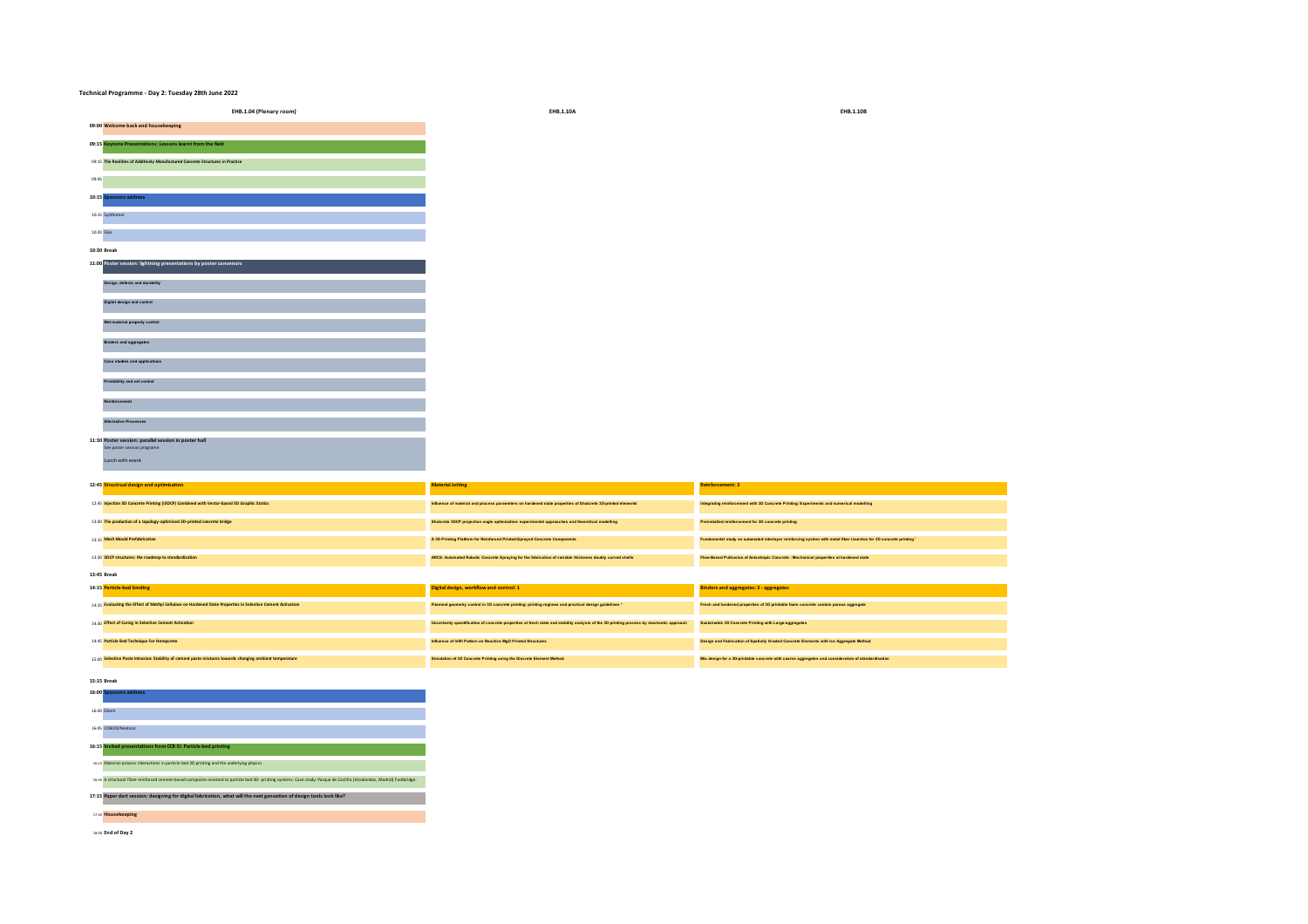## **Technical Programme - Day 2: Tuesday 28th June 2022: Parallel Poster Sessions**

| Poster hall                                                                                          | <b>Poster hall</b>                                                                                                                                               | Poster hall                                                                                                               |
|------------------------------------------------------------------------------------------------------|------------------------------------------------------------------------------------------------------------------------------------------------------------------|---------------------------------------------------------------------------------------------------------------------------|
| 11:30 Design, defects and durability                                                                 | <b>Digital design and control</b>                                                                                                                                | Wet material property control                                                                                             |
| Mechanical behavior of 3D printed hourglass shape of cementitious mortar into carrier liquid         | A digital workflow for the design and manufacturing of 3D printed concrete bridges in a circular economy                                                         | Investigation of different rheological testing methods to evaluate the fresh properties of printable mortars              |
| The Effects of 3D Printing on Durability of Concrete                                                 | Robotic On-Site Adaptive Thin Layer Printing: Challenges and Workflow for Design and Fabrication of Bespoke Cementitious Plasterwork at Full Architectural Scale | Effect of nanoclay on extrudability, printability and mechanical performance of extrusion-based 3D printing mortar (3DPM) |
| Drying-induced damages in fresh cement-based materials during extrusion-based additive manufacturing | Efficient voxel-based simulation of an extrusion-based 3D concrete printing process considering process and material uncertainties                               | Towards an in-line measurement system to predict and control the quality of 3D printed concrete                           |
| Application of X-ray micro-computed tomography for evaluations of 3D printed concrete                | Compensation method based on variable flow for intersecting toolpaths                                                                                            | Effect of polypropylene fiber content on the shape retention and strength of 3D printed concrete                          |
| Evaluation of the interfacial bond strength between layers in extrusion-based 3D concrete printing   | Quality control of printed concrete using computer vision                                                                                                        | Concrete admixtures: the key element to widespread the use of locally produced concrete in 3DCP                           |
| Factors influencing the void generation and distribution in 3D concrete printing                     | Inline Measurement System for Automated Quality Assurance of 3D Printed Concrete Structures                                                                      | Evaluation of printability using cone plunger test to determine suitable material for 3D concrete printing                |
| Efficient structural modelling of 3d-printed structures through periodic homogenization              |                                                                                                                                                                  | In-line assessment of printable concrete dynamic yield stress by "Slugs-test" series                                      |
| Towards the Application of Mesostructures in 3D Concrete Printing                                    |                                                                                                                                                                  | Mix design insights for printable mortars based on struc-tural build-up rate requirements                                 |
| Assessing the shear capacity of 3dcp box girders using destructive testing                           |                                                                                                                                                                  | Effects of fiber length on fiber stability of SHCC and 3D printing process                                                |
| Cyclic response of a 3D printed concrete shear wall made with concrete extrusion                     |                                                                                                                                                                  |                                                                                                                           |

**12:45 Start of oral parallel sessions**

| 11:30 Alternative Processes                                                                                                     | Printability and set control                                                                                                                    | nforcement                                                                                                                           |
|---------------------------------------------------------------------------------------------------------------------------------|-------------------------------------------------------------------------------------------------------------------------------------------------|--------------------------------------------------------------------------------------------------------------------------------------|
| Assessment of scale up criteria of Digital Casting Systems and inline mixing process                                            | Rheology and extrudability of 3D printing cement-based systems with nanoclays and viscosity modifiers                                           | Bond Behavior of Additive Manufactured Reinforcement Bars with Different Types of Surface Profiles                                   |
| Advantages of Two-Stage-Concrete in Scale-up of Digital Casting Systems                                                         | Influence of sand/cement and water/cement ratio on the fresh state behavior of 3DCP mixture                                                     | Evaluation of Flexural Performance of Cementitious Composites Reinforced with Additively Manufactured Architected Polymeric Elements |
| 3D printed shell formwork for shape optimized concrete slabs                                                                    | Outcome of shotcrete accelerators on the evolution of physicochemical properties of self-compacting mortar used for 3DCP (3D Concrete Printing) | Additive manufacturing of structurally reinforced concrete elements through spraying                                                 |
| Design, fabrication, and testing of an optimised reinforced concrete floor slab fabricated with robotically 3D printed formwork | Thixotropic behavior of 3D printable cement-based materials                                                                                     | Shape retention and strength of sisal fiber reinforced 3D printed concrete                                                           |
| Power Floating Plastic-state Concrete for Additive Manufacturing Applications                                                   | Development of a Universal 3D Printable Concrete Solution                                                                                       | Issessing the positional accuracy of robot grippers in pick and place operations for steel rebars during 3DCP process                |
| Methods of manufacturing large size wax blocks; an important puzzle piece for the industrial Non-Waste-Wax-Formwork technology  |                                                                                                                                                 |                                                                                                                                      |

**12:45 Start of oral parallel sessions**

| 11:30 Binders and aggregates                                                                                                                         | <b>Case studies and applications</b>                                                                                |
|------------------------------------------------------------------------------------------------------------------------------------------------------|---------------------------------------------------------------------------------------------------------------------|
| Comparative study of different recycled fine aggregates for 3D printing mortars                                                                      | Usability of recycled gypsum powders for the formation of 3D-printed acoustic panels                                |
| Hempcrete - CO2 neutral wall solutions for 3D printing                                                                                               | Challenzes during assembly of off-site 3D printed modules for construction of single storey building                |
| Effect of aggregates volume fraction on the tensile behaviour of fresh cement-based materials                                                        | Fabrication aware Modularization of Freeform Concrete Elements for Additive Formwork: An Agent-based Approach       |
| Development of a lightweight 3D printed mixture with recycled glass aggregates                                                                       | Lightweight reinforced concrete slab                                                                                |
| 3D-printing development of low carbon building materials                                                                                             | RCAM's Vision of 3D Concrete Printed Renewables: Progress in the Development of Renewable Energy Support Structures |
| Paste content Requirement for Printing with fly ash-slag Geogolymers                                                                                 |                                                                                                                     |
| Formulation of geopolymer based concrete for sustainable 3D printing                                                                                 |                                                                                                                     |
| Rheology of alkali-activated materials made of fly ash, slag and recycled mineral wool for 3D printing                                               |                                                                                                                     |
| Gelatin as biologically-based binder in temperature-sensitive printing mortar for advanced free form constructions                                   |                                                                                                                     |
| Direct tensile behavior of 3D printed Ultra-High Performance Strain Hardening Cementitious Composites (UHP-SHCC) with 2vol% polyethylene (PE) fibers |                                                                                                                     |
| Influence of Printing Parameters on 3D Printing Engineered Cementitious Composites (3DP-ECC)<br>Authors                                              |                                                                                                                     |

**12:45 Start of oral parallel sessions**